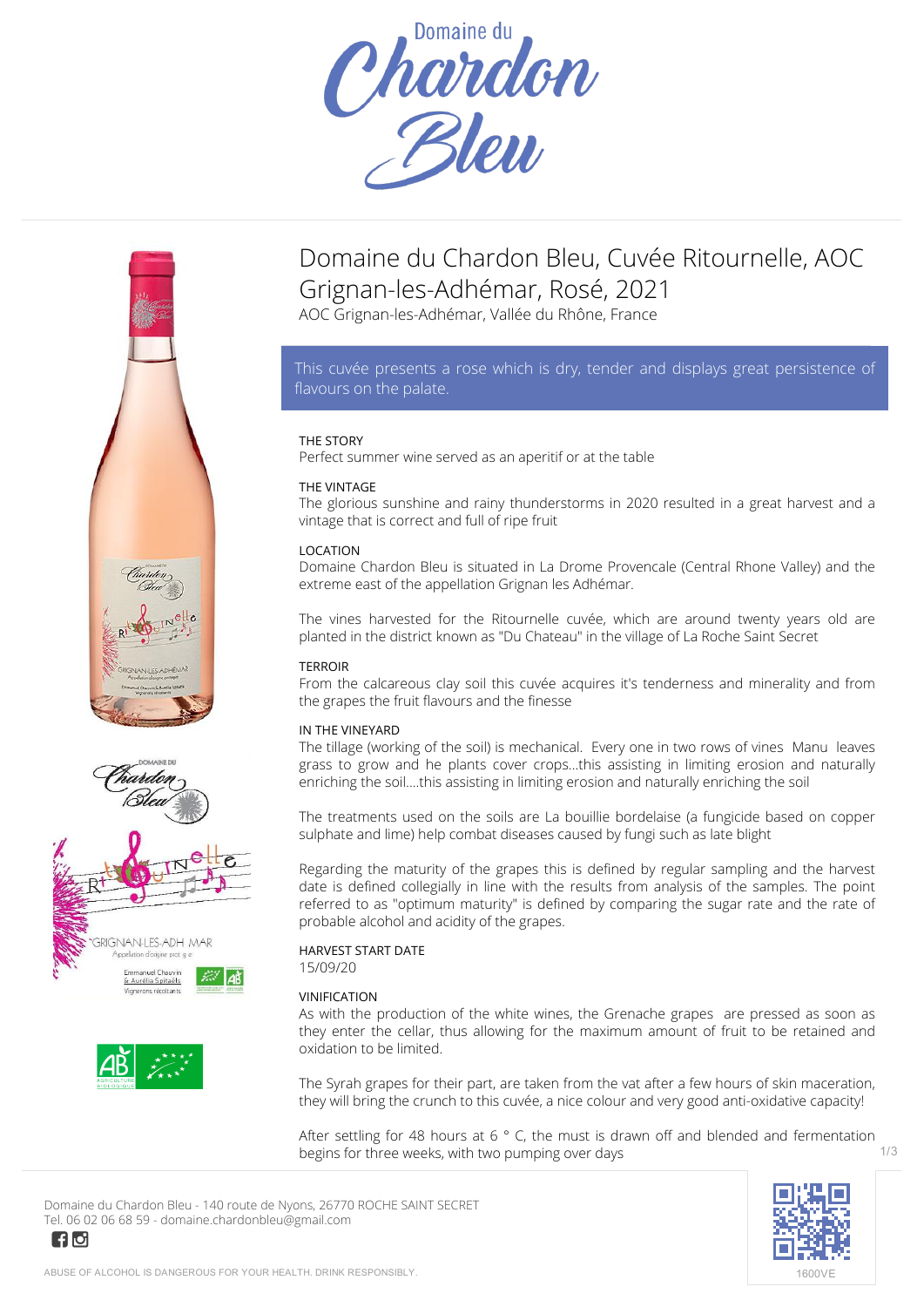

# **Domaine du Chardon Bleu, Cuvée Ritournelle, AOC Grignan-les-Adhémar, Rosé, 2021**

AOC Grignan-les-Adhémar, Vallée du Rhône, France

Fermentations take place between 18 and 20 degrees, to preserve the fruit and the sharpness of the aromas, they last about 3 weeks.

We limit as much as possible the inputs during our vinification (2 g of SO2 at harvest, 2 g after FA to avoid malo-lactic fermentation and preserve freshness and adjustment before bottling).

#### **AGEING**

Cuvée Ritournelle is bottled in January in order to allow the wine to settle and be ready in time to be tasted and enjoyed during the summer months.

#### **VARIETALS**

Grenache noir 80%, Syrah 20%

## **SPECIFICATIONS**

Alcohol content: 13 ABV Contains sulphites. Does not contain egg or egg products. Does not contain milk or milk-based products.

**TECHNICAL DATA** Production volume: 74.5 Residual Sugar: < 2 g/l pH: 3.47

#### **SERVING**

The Ritournelle cuvée is best served at around ten degrees, to appreciate all its aromas (be careful not to serve too cold: this would unbalance the wine!)

## **AGEING POTENTIAL**

2 to 3 years

#### **VISUAL APPEARANCE**

Salmon pink in colour with slight slivery reflections.

#### **AT THE NOSE**

Delicate aromas on the notes with hints red fruits, such as strawberries and lightly stewed raspberries.

#### **ON THE PALATE**

The initial attack of flavours wrap themselves around the palate and on mid-palate evolve into flavours reminiscent of the soft red fruits identified on the nose. The finish is pleasantly persistent and delightfully refreshing.

#### **FOOD AND WINE PAIRINGS**

Thanks to the delicacy and red fruits this Rose displays it will make a great match for a variety of fish dishes. here's just two to get you started. Sea bream served wth a delicate saffron infused cream sauce.

Pan seared Tuna Tataki served with sesame il and edamame beans



**Domaine du Chardon Bleu** - 140 route de Nyons, 26770 ROCHE SAINT SECRET Tel. 06 02 06 68 59 - domaine.chardonbleu@gmail.com

 $\blacksquare$